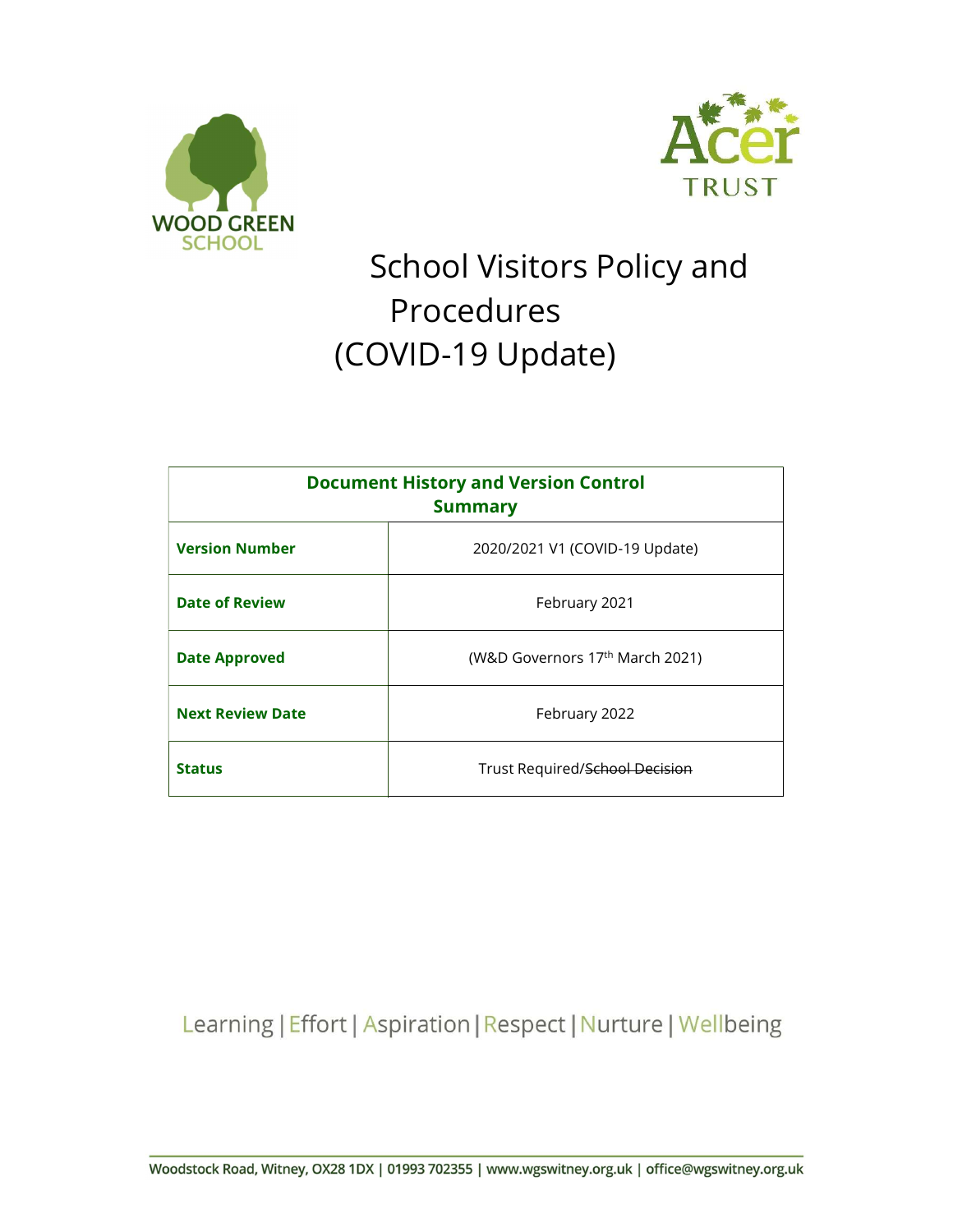



## School Visitors Policy and Procedures

## COVID-19 UPDATE TO VISITOR POLICY

As a direct response to the current Covid-19 situation the following amendments will override other guidance in this policy:

- The main school office is open from 8:30 am to 3:00 pm
- All visitors must report to the main office
- Visitors without prior appointments will not be granted entry to the site except in emergency situations
- All visitors must wear appropriate identification
- All visitors must sign in and out
- All visitors must sign a declaration concerning their COVID status
- All visitors must observe hand-cleaning and social-distancing expectations as outlined in the main school entrance
- Contractor should provide a risk assessment outline how they are operating whilst COVID compliant
- Visitors must declare where they will be working and with whom and must not stray from that area unless they are accompanied by their host

## 1. Aim

The aim of Wood Green School's guidance for visitors is to ensure that students and staff at our school can work, learn and enjoy extra-curricular experiences, in an environment where they are safe from harm.

## 2. Policy statement

Visitors are very welcome to Wood Green School, however it is our school's responsibility to ensure that the security and well-being of our pupils is uncompromised at all times. In addition, school staff should be able to come to work without fear of violence, abuse or harassment from visitors. Such behaviour will not be tolerated.

The school has a legal duty of care for the health, safety and wellbeing of all pupils and staff. This duty of care incorporates the duty to 'safeguard' all pupils from being subjected to any form of harm or abuse. The Governing Body and the Headteacher is responsible for ensuring that this duty is implemented at all times.

In performing this duty, the Governing Body recognises that there can be no complacency where child protection and safeguarding procedures are concerned.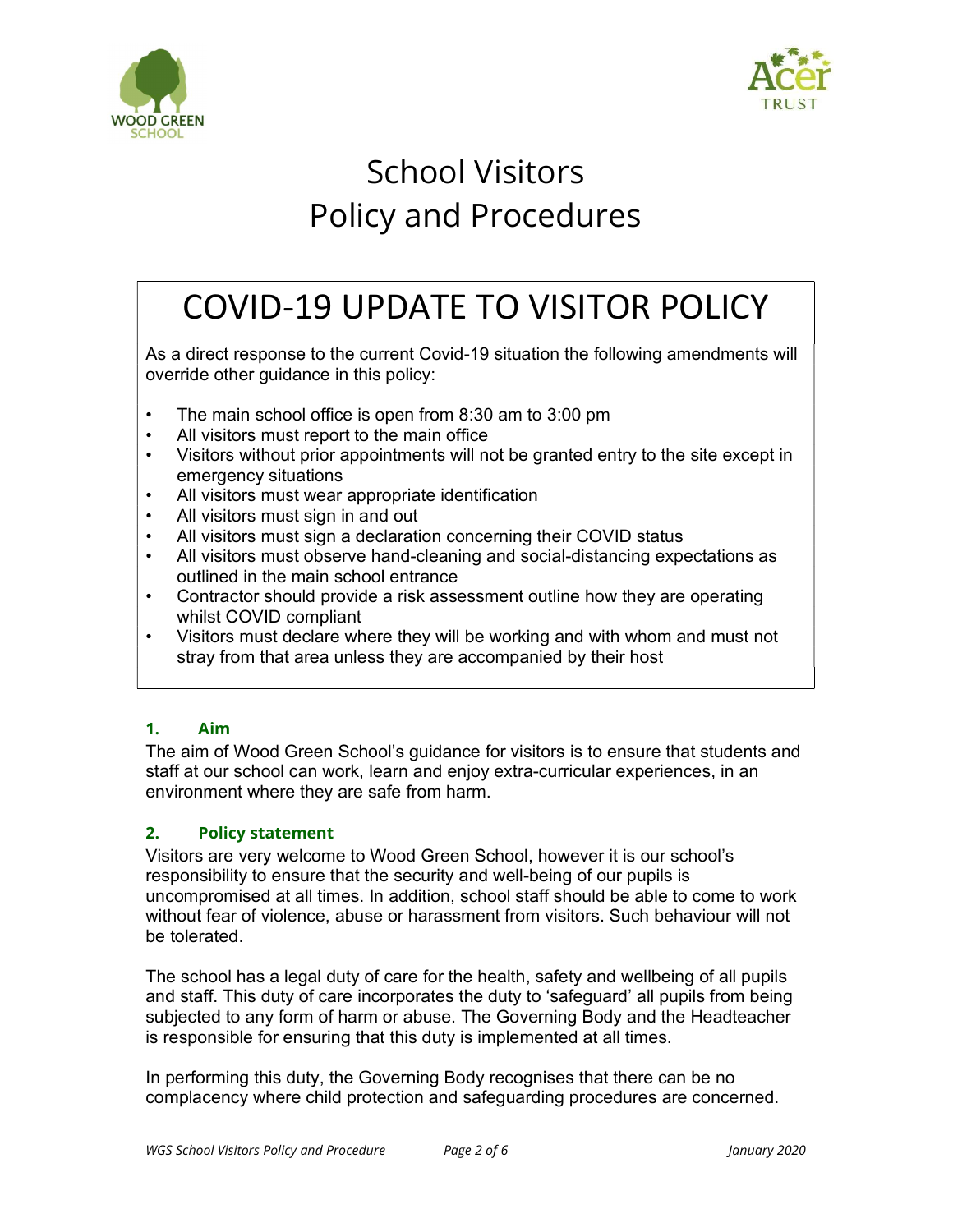The school therefore requires that ALL VISITORS (without exception) comply with the following policy and procedure.

### 3. Policy responsibility

Mark Bonsell is the member of staff responsible for the implementation, coordination, dissemination and review of this guidance. All breaches of this guidance must be reported to Mark Bonsell

### 4. Where and to whom the guidance applies

Wood Green School is deemed to have control and responsibility for its pupils anywhere on the school site, during normal school hours, during after school activities, and on school organised (and supervised) off-site activities.

The guidance applies to:

- $\triangleright$  All teaching and non-teaching staff employed by the school
- $\triangleright$  All external visitors entering the school site during the school day or for after school activities (including supply teachers/peripatetic tutors/sports coaches and topic related visitors e.g. authors, journalists)
- $\triangleright$  All Governors of the school
- $\triangleright$  All parents (including parent helpers)
- $\triangleright$  All pupils
- Other education related personnel (County Council staff, Inspectors, health care professionals)
- $\triangleright$  All other professionals linked to the education and wellbeing of a young person or young persons
- $\triangleright$  Buildings and Maintenance Contractors

#### 5. Protocol and procedures

5.1 Planned visitors to the school

The main school office is open from 8:30 am to 4pm. All visitors to the school should try to arrange visits between those times. Where a visit is outside of those times and has been pre-arranged visitors should wait in the main reception area for their school contact to arrive.

Wood Green School expects its staff to treat each other and all visitors with respect. WGS will not tolerate verbal or physical abuse towards its staff from visitors. Visitors who are not are verbally or physically abusive to members of staff may be asked to leave the site.

All visitors to the school will be asked to provide formal identification at the time of their visit

- Where possible the school office/ reception staff should be informed of all prearranged visitors to the school
- The invitee should ascertain if any adaptions are required for the visitor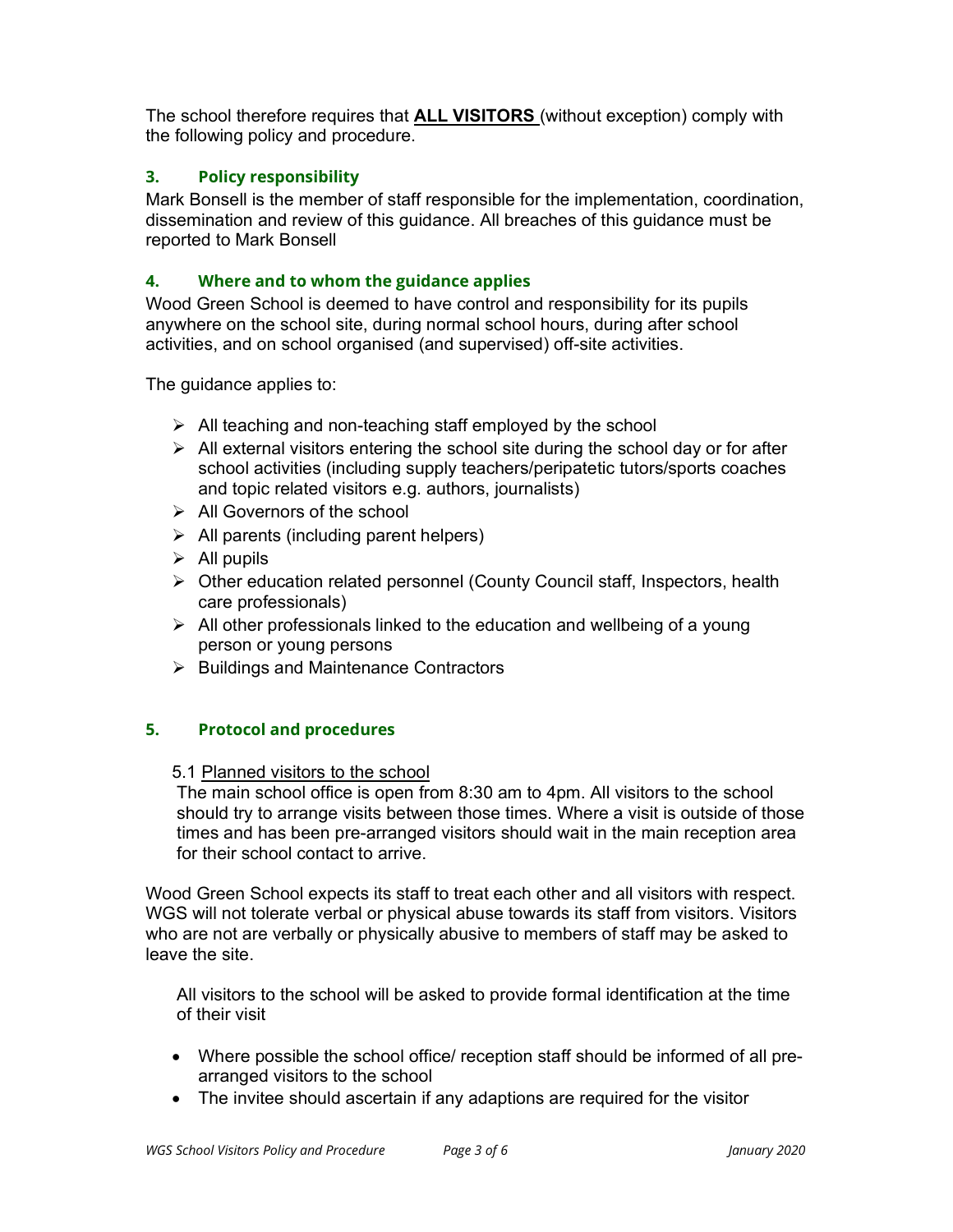- All visitors must report to the school office/ reception first and should not enter the school via any other entrance
- At reception, all visitors must state the purpose of their visit and who has invited them. They should be ready to produce formal identification
- All visitors will be asked to sign the Visitors' Record Book (which is kept by the school office/ reception at all times), making note of their name, organisation, who they are visiting, car registration number and visitor badge number (where applicable)
- All visitors will be required to wear an identification badge, the badge must remain visible throughout their visit
- All visitors should be made aware of whom the designated lead is for child protection and that any safeguarding concerns should be reported to them. Written guidance may be provided to visitors containing this information
- Visitors will then be escorted to their point of contact OR their point of contact will be asked to come to the school office/ reception to receive the visitor. The contact will then be responsible for them while they are on site
- On departing the school, visitors should leave via the school office and:
	- o Enter their departure time in the Visitors' Record Book alongside their arrival entry
	- o Return the identification badge to the school office/ reception

#### Please note: If a planned visitor fails to arrive with appropriate identification, they will not be permitted to have unsupervised contact with a child.

#### 5.2 Unknown/ unplanned visitors to the school

Wood Green is committed to working positively with parents and guardians to support the young people in our school community and all adults are prepared to be available to discuss issues via email, phone or face-to-face conversations

- Parents and guardians must recognise that any face-to-face meeting should be pre-booked.
- If a parent or guardian arrives "unannounced" it may not be possible for them to see the member of staff immediately. If that is the case a senior member of staff on duty will be contacted. S/he may be able to meet the visitor and then liaise with the relevant member of staff to ensure a meeting can take place at a later date.
- No visitor should enter the school buildings and seek out a member of staff without first having signed in at the main office.
- Any visitor to the school site who is not wearing an identity badge should be challenged politely to enquire who they are and their business at the school
- They should then be escorted to the school office/ reception to sign the Visitors' Record Book and be issued with an identity badge. The procedures in 5.1 then apply.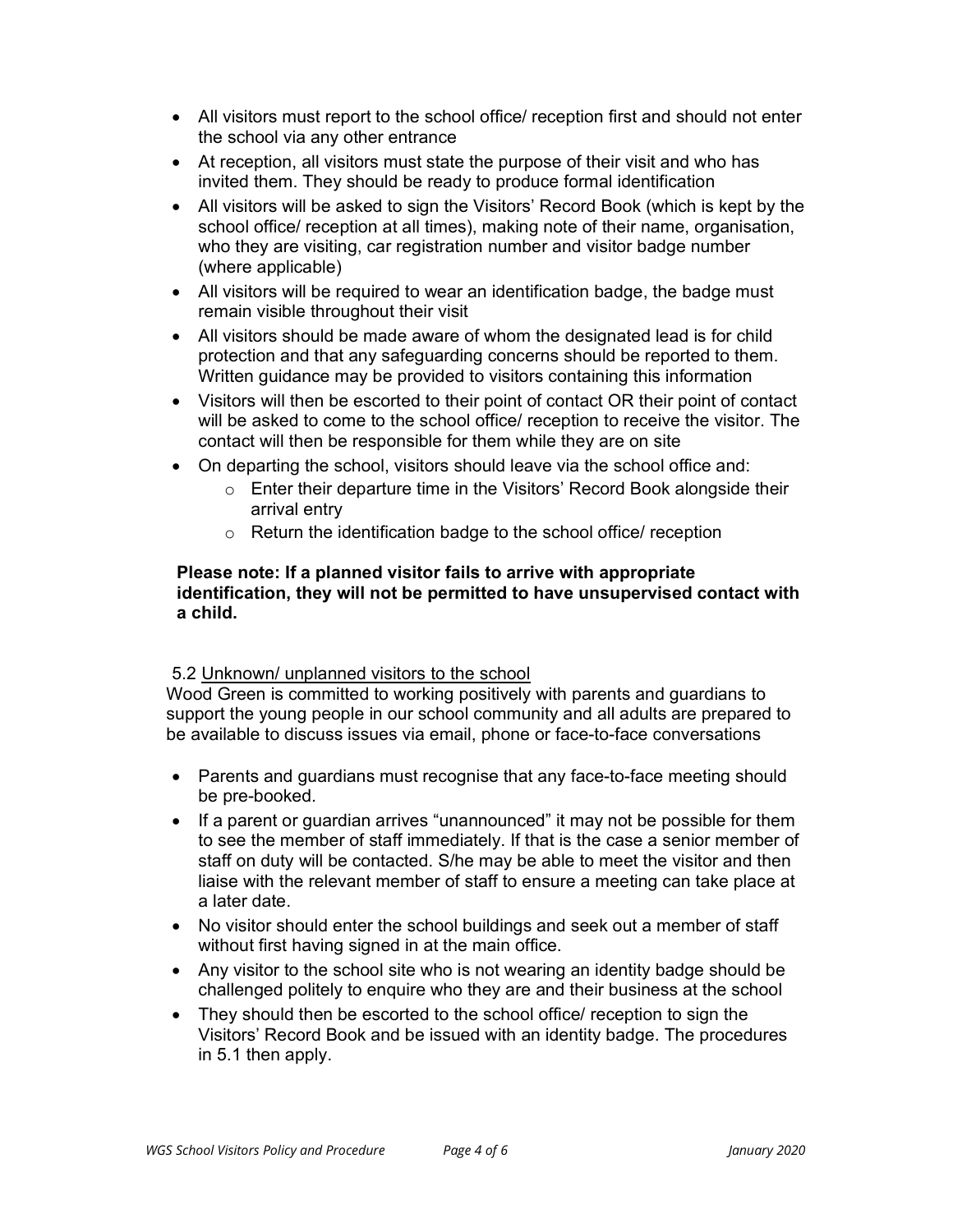- $\bullet$  In the event that the visitor refuses to comply, they should be asked to leave the site immediately and the Headteacher and Deputy Headteacher (or the Teacher-in-Charge) should be informed promptly
- The Headteacher / Deputy Headteacher (or the Teacher-in-Charge) will consider the situation and decide if it is necessary to inform the police
- If an unknown / uninvited visitor becomes abusive or aggressive, they will be asked to leave the site immediately and warned that if they fail to leave the school grounds, police assistance will be called for

#### 6. Governors and regular volunteers/parent helpers

- All Governors and regular parent helpers must comply with the Disclosure and Barring Service, by completing a DBS disclosure (if not already held) if they are in regulated activity via the School Office
- All Governors and parent helpers should follow the procedures as stated in 5.1
- New Governors will be made aware of this policy and be familiarised with the procedures as part of their induction. This is the responsibility of the Headteacher
- New parent helpers will be asked to comply with this policy at their Induction meeting with the Headteacher before coming into the school for an activity or class supporting role
- Parents may be permitted to assist on an ad hoc / occasional basis (e.g. giving a talk to a class about their hobby/ job/ faith) as long as they are not left unsupervised. The Headteacher must give permission before any such visit takes place. All regular parent helpers must be DBS checked. Again all parents should follow the procedures as stated above 5.1

#### 7. Contractors/ Workmen

Contractors/ workmen should follow the procedures set out in 5.1.

## 8. Expected Conduct of visitors

- All visitors to Wood Green School are expected to conduct themselves civilly and politely.
- It is recognised that some visitors might be distressed or emotional when they visit school however threatening or abusive behaviour towards staff or students is unacceptable.
- Visitors who do not respond to requests to moderate their behaviour will be asked to leave. A review of the behaviour will be held and the consequence may be to implement conditions around future visits.
- A complaints policy is available on request. Visitors who bring a concern may find asking for the complaints procedure a starting point for airing their views in a calm manner

## 9. Staff development

As part of their induction, new staff will be made familiar with this policy for external visitors and asked to ensure compliance with its procedures at all times.